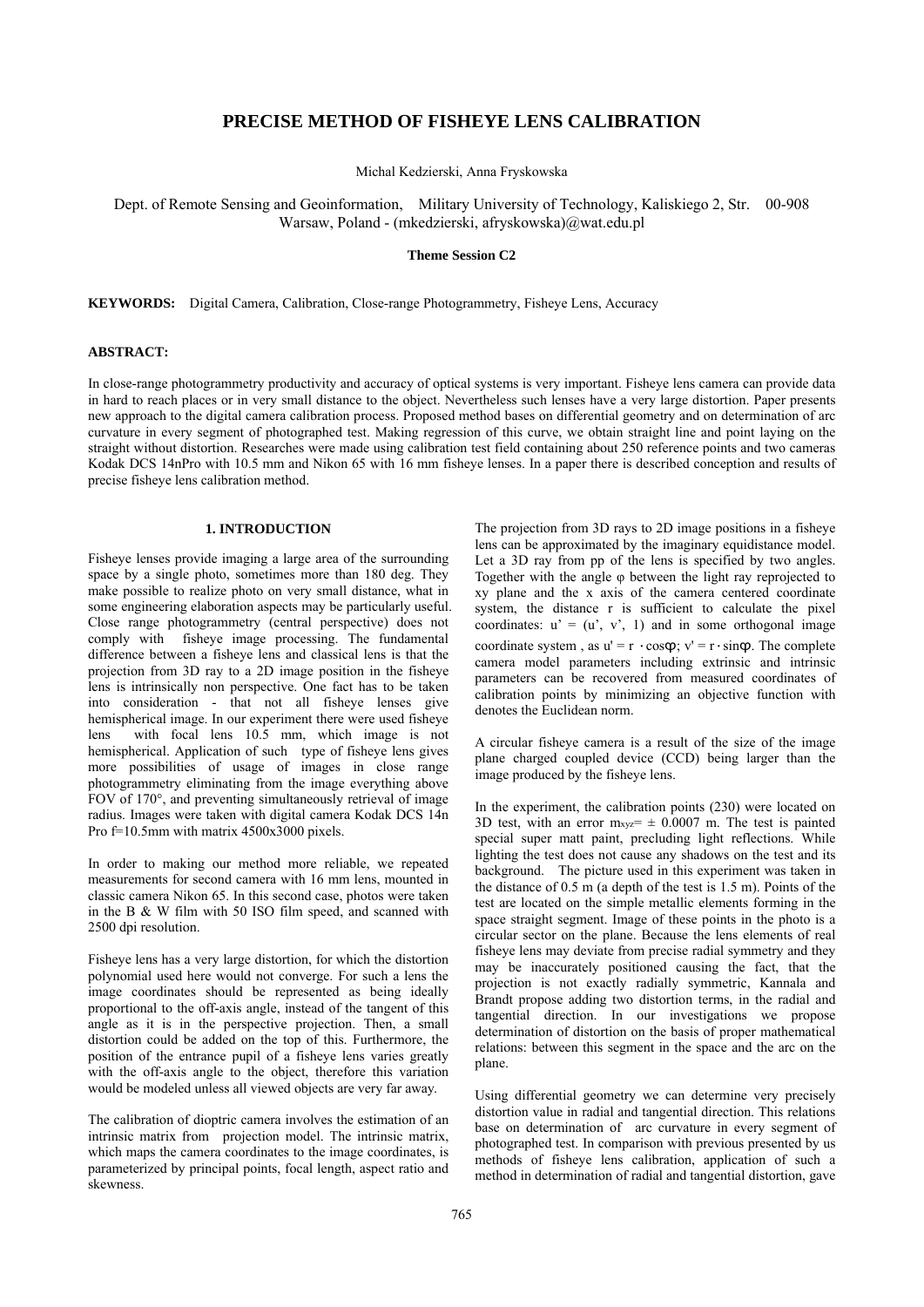about 30 % increase of its determination.

Possibility of such an approach, gives a construction of this test. It guarantees location of the test points in one vertical axis with 0.5 mm accuracy.

#### **2. THEORY**

Ta king into consideration arc G with class  $C^2$  created from image points laying on the plumb line of the test, we can say that: if tangent in a point M (ordinary point) in not parallel to *Oy* axis, arc G in a neighborhood of the point M can be created using equation  $(1)$ , where function  $y(x)$  has a second continuous derivative.

$$
y = y(x) \tag{1}
$$

because equation of all circles series we can express by a formula (2),

$$
(x - \xi)^2 + (y - \eta)^2 - R^2 = 0
$$
 (2)

where parameters are center coordinates (ξ, η) and radius R, according to theory of osculating curves, we can claim, that we obtain osculating circle to arc G in point  $M(x_0,y_0)$  by creating function described below (3).

$$
\Phi(x) = (x - \xi)^2 + (y(x) - \eta)^2 - R^2 \tag{3}
$$

It fulfills conditions:

$$
\Phi(x_0) = 0
$$
  
\n
$$
\Phi'(x_0) = 0
$$
  
\n
$$
\Phi''(x_0) = 0
$$
 (4)

If we replace  $x_0$  with x, the conditions (4) can be written as:

$$
(x - \xi)^2 + (y - \eta)^2 - R^2 = 0
$$
  
\n
$$
x - \xi + y'(y - \eta) = 0
$$
  
\n
$$
1 + y'^2 + y''(y - \eta) = 0
$$
 (5)

from third condition equation (5), calculating η, and from second and first conditions ξand R, we obtain equations (6) expressing center coordinates (ξ, η) and R – radius of osculating circle (Biernacki, 1954).

$$
\xi = x - y' \frac{1 + y'^2}{y''}
$$
  
\n
$$
\eta = y + \frac{1 + y'^2}{y''}
$$
  
\n
$$
R = \frac{(1 + y'^2)^{2/3}}{|y''|}
$$
 (6)

if curves has mathematical form:  $x=x(t)$ ,  $y=y(t)$ , and taking into account differential calculus and variations of variables, it is clear that:

$$
y'(x) = \frac{\frac{dy}{dt}}{\frac{dx}{dt}}, \qquad y''(x) = \frac{\frac{dx}{dt}\frac{d^2y}{dt^2} - \frac{dy}{dt}\frac{d^2x}{dt^2}}{\left(\frac{dx}{dt}\right)^3}
$$
(6a)

using formulas above we obtain equations of center coordinates (ξ, η) and radius of osculating circle R as parameterized formulations (Gdowski, 1997).

$$
\zeta = x - \frac{(x'^2 + y'^2)y'}{x'y'' - x''y'}
$$

$$
\eta = y + \frac{(x'^2 + y'^2)x'}{x'y'' - x''y'}
$$

$$
R = \frac{(x'^2 + y'^2)^{3/2}}{|x'y'' - x''y'|}
$$
(6b)

Because radius of curvature is equal to radius of osculating circle we can say that center of circle is a center of curvature. Set of curvature centers is an evolute, and its equation we can express the same as it is in formula (6) (first and second equation).

Geometric interpretation says that: curvature center is a normal point to the curve in the point M, in which curve touches its envelope, and the same it has limited position.

Intersection point of normal in point M with normal in neighboring point Mi approach this position (Biernacki, 1954).

Taking into consideration that plumb lines of test (in case of fisheye lens) are conic sections (exactly fragments of ellipses) we can describe them by equation (7) or as parametric formulas (7a).

$$
\frac{x^2}{a^2} + \frac{y^2}{b^2} = 1
$$
  
\n
$$
x = a \cos t
$$
  
\n
$$
y = b \sin t
$$
  
\n
$$
0 \le t < 2\pi
$$
  
\n(7a)

thus, as it was mentioned, that evolute is identical as envelope of normal, we can derive it from equation of normal (8).

$$
y'(x)[Y - y(x)] + X - x = 0 \tag{8}
$$

Now, we insert parametric expression of ellipse (7a) into formulas (6b), we obtain: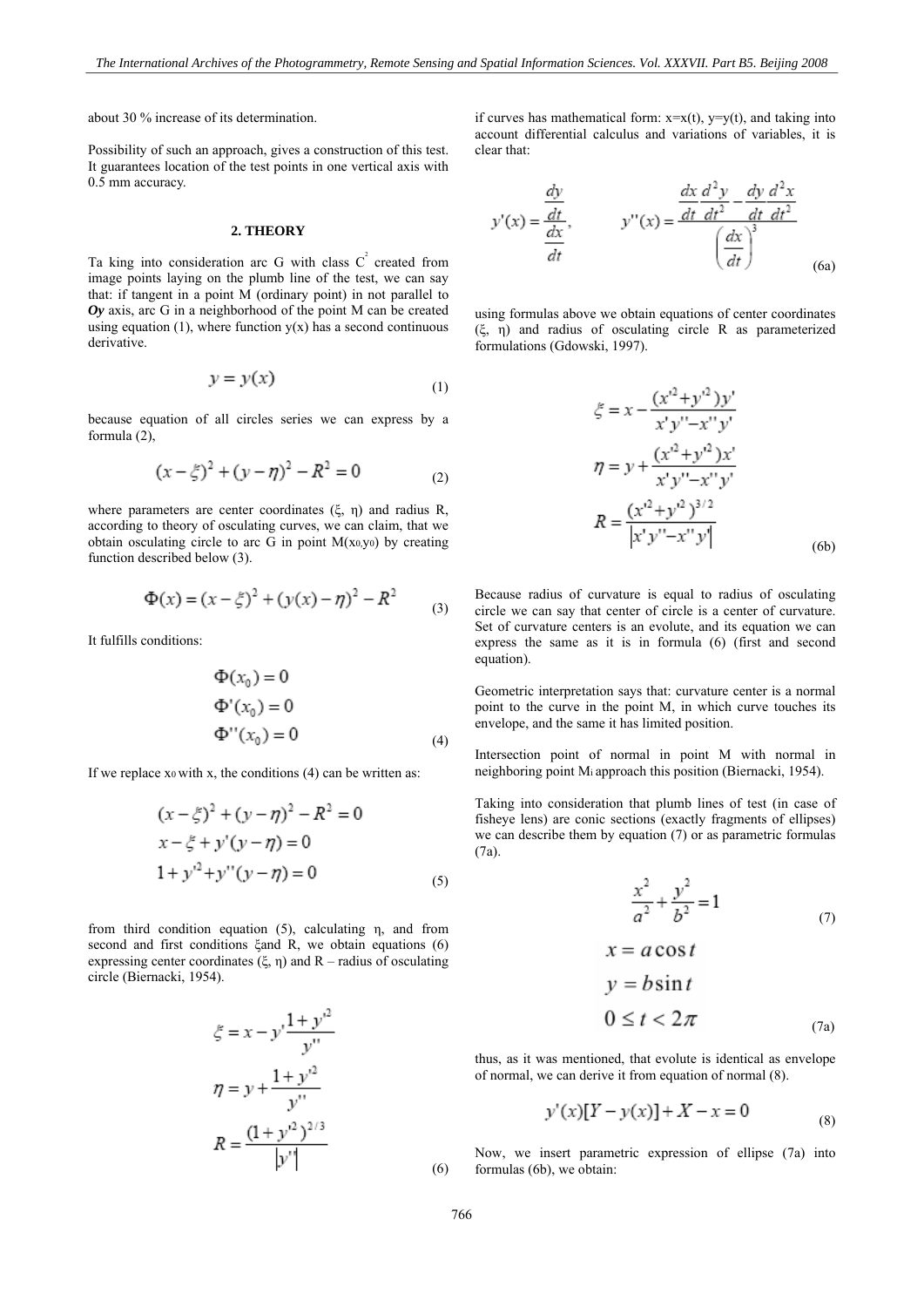$$
\xi = \frac{c^2}{a^2} \cos^3 t
$$

$$
\eta = -\frac{c^2}{b^2} \sin^3 t
$$
(9x)

where  $c^2 = a^2 - b^2$ , and eliminating t, we get evolute equation (10x) for ellipse.

$$
(a\xi)^{2/3} + (b\eta)^{2/3} = c^{4/3} \tag{10x}
$$

If we make regression of our curve, expressed by a formula (7), we obtain straight line equation (11) matched to the curve. On the basis of two points: curvature center and curve point describing plumb line of the test, we can determine straight line equation (12).

$$
y = ax + b \tag{11}
$$

Intersection points of straight line (11) with straight lines created according to equation (12) can determine shifts of curve points (7) (with distortion) on points laying on the straight line without distortion (figure 1). where:

$$
a = \frac{n\sum x_k y_k - \sum x_k \sum y_k}{n\sum x_k^2 - (\sum x_k)^2}
$$
  

$$
b = \frac{1}{n}(\sum y_k - a \sum x_k)
$$
 (11a)

$$
y = \frac{(Y_k - y_i)}{(X_k - x_i)} x + y_i - \frac{x_i (Y_k - y_i)}{(X_k - x_i)}
$$
(12)

where:

$$
\begin{array}{c}X_k=\xi\\ Y_k=\eta\end{array}
$$

Distance between curve point and intersection point (11) and (12) is a distortion value. Distortion is positive, when curvature radius intersect straight line and negative, when radius pass by the straight line.



Figure 1. Schema of distortion determination idea.

## **3. EKSPERIMENT**

Experiment wad done using test field, presented in figure 2.



Figure 2. Calibration test; images: on the left: with Nikon 16 mm, on the right Nikon 10.5 mm lens

As the next step, straight line coefficients and statistical analyses were calculated.

|               | <b>Lens 10,5 mm</b> |          | Lens 16 mm |          |
|---------------|---------------------|----------|------------|----------|
| Line          | A                   | b        | A          | b        |
| 56-65         | $-0,01783$          | 2503,253 | $-0,02149$ | 3093,321 |
| 77-88         | $-0,0244$           | 442,4195 | $-0,00466$ | 372,2463 |
| 89-100        | $-0.01073$          | 872,8104 | $-0,00887$ | 978,3053 |
| 101-112       | 0,007564            | 1309,888 | $-0.00993$ | 1494,114 |
| 113-124       | 0.028315            | 1884,573 | $-0,01712$ | 2138,627 |
| 125-136       | 0,04134             | 2267,059 | $-0.02117$ | 2618,112 |
| 149-160       | 0,001459            | 1220,161 | $-0,01194$ | 1366,574 |
| 161-172       | 0,014498            | 1613,97  | $-0,01519$ | 1843,48  |
| 185-196       | 0,037156            | 2192,086 | $-0.01864$ | 2571,018 |
| 197-208       | 0,016929            | 1437,506 | $-0,00691$ | 1626,382 |
| 221-232       | 0,018275            | 1515,701 | $-0,00904$ | 1721,471 |
|               |                     |          |            |          |
| Mean<br>value | 0,010234            | 1569,039 | $-0,01318$ | 1802,15  |
| Correlation   | $-0.45293$          | 0,997954 |            |          |

Table 1. Coefficients of straight line equation (11) for plumb line in the image.

Correlation coefficient for parameters a of a straight line equation equals 0.45. It follows from deformation value caused by distortion different for both lenses: 10.5 mm and 16 mm.

Proposed algorithm is perfect for image correction before measurements connected with triangulation or surface model. Figure 3 shows calibration effects.